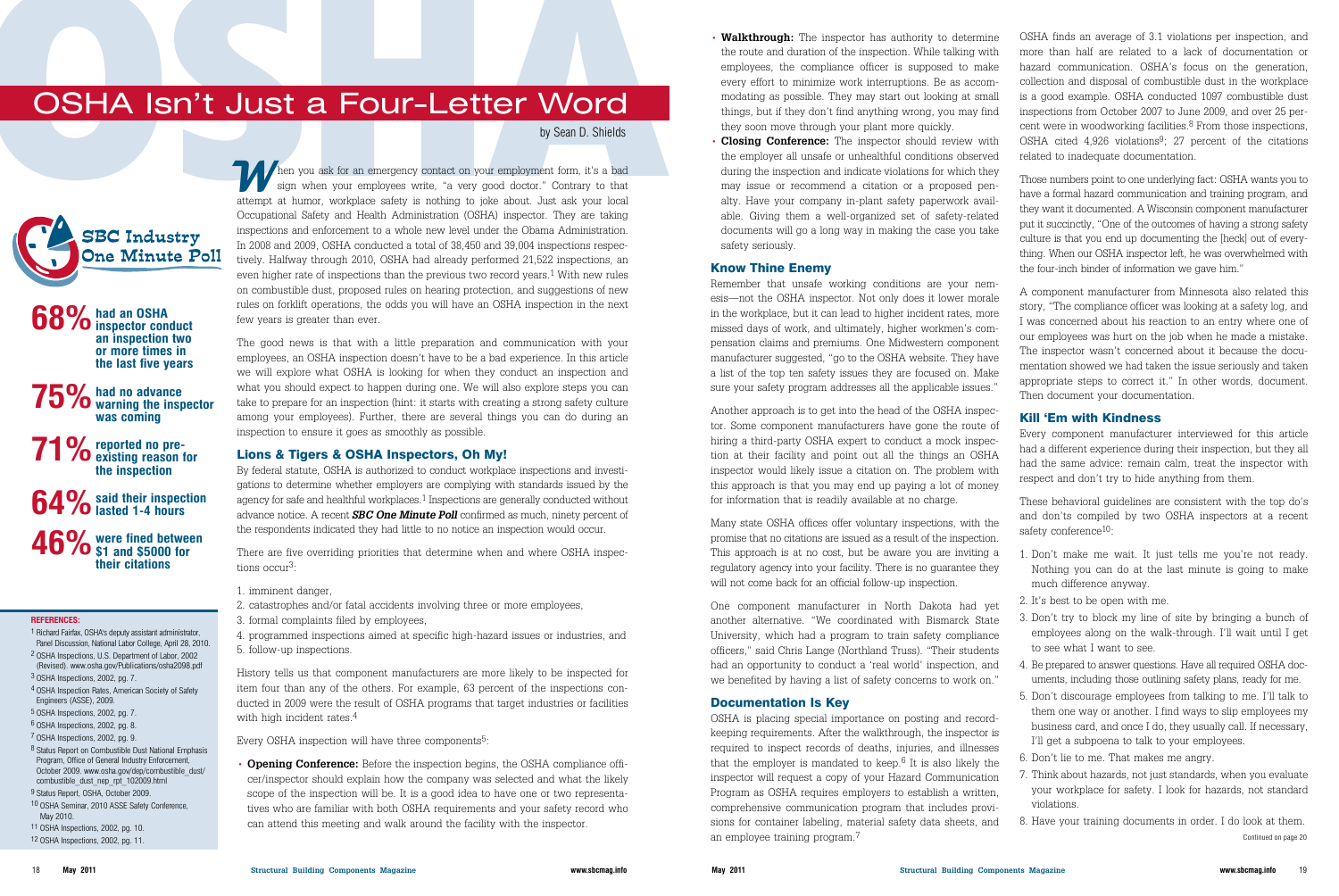#### OSHA Isn't Just a Four-Letter Word

Continued from page 19

The inspector should point out to the employer any unsafe working conditions they observe. At your request, the inspector can simultaneously suggest possible corrective actions.<sup>11</sup> Make sure these conversations are civil. Resist the temptation to argue, become defensive, or attempt to point out how their suggested abatement techniques won't work. Lange explained, "If you attempt to work with the inspector and make their job easier, you will get a lot more leeway than if you point out how they are wrong."

During the closing conference, you are allowed to produce records to show compliance efforts and provide information that can help OSHA determine how much time may be needed to fix any alleged violations.<sup>12</sup> Use this opportunity to showcase how your company has worked to establish a strong safety culture.

#### Know Your Rights

All of the above advice is sound, but always remember that OSHA is a governmental entity, and any citations or warnings they issue carry the weight of law. This means that you have important legal rights you should be aware of during an inspection. For example, never verbally or in writing admit to any violations or unsafe working condition. Further, everyone at your company has the right not to speak with an OSHA representative, unless they have a court-issued subpoena or deposition notice. In addition, everyone has the right to have legal representation of their own choosing if they agree to voluntarily give a statement. Exercising these rights may not have a positive impact on your relationship with the OSHA inspector, but they are important legal protections for you and your employees.

#### **Conclusion**

"The real key is to foster a focus on safety. If employers show that they are committed to a safe work environment, it improves morale by showing you care about their wellbeing," said Lange. "Getting your employees to buy in to a safety culture is important because ultimately they are the ones responsible for maintaining it in the plant."

Whether it's through regularly scheduled safety meetings (on pay day, for example) or through a formal safety program like SBCA's Operation Safety, now is the time to renew your commitment to workplace safety. The numbers don't lie, OSHA inspections are at an all-time high, and the component manufacturing industry is a target. Not to mention, as things begin to pick up, and you find yourself hiring several new employees, maintaining a safe working environment will become a greater challenge without an active program in place.

If you are doing all you can to foster a safe work environment, you won't have to dread the appearance of an OSHA inspector. Who knows, you might even get to joke around with them. SBC

Build<br>Run

Ride

# Something for Everyone **at BCMC**

## Check out these NEW events for athletes, gamblers, and builders at BCMC 2011.

(Don't worry...you'll still be able to enjoy the mainstay BCMC traditions like the Kick-off Speaker, breakout sessions and of course the show floor.)

> Good with tools? Lend a hand at BCMC Build. Runners: Don't miss the Run for BCMC Build 5k. More of a biker? Show off your skills at the Tri-tacular. Feeling lucky? Try your hand at the BCMC Poker Run

Hurry! Registration for some events is limited. Visit bcmcshow.com for details.

Sept. 21-23 │ Indiana Convention Center │ Indianapolis, IN



Win

For reader service, go to www.sbcmag.info/bcmc.htm